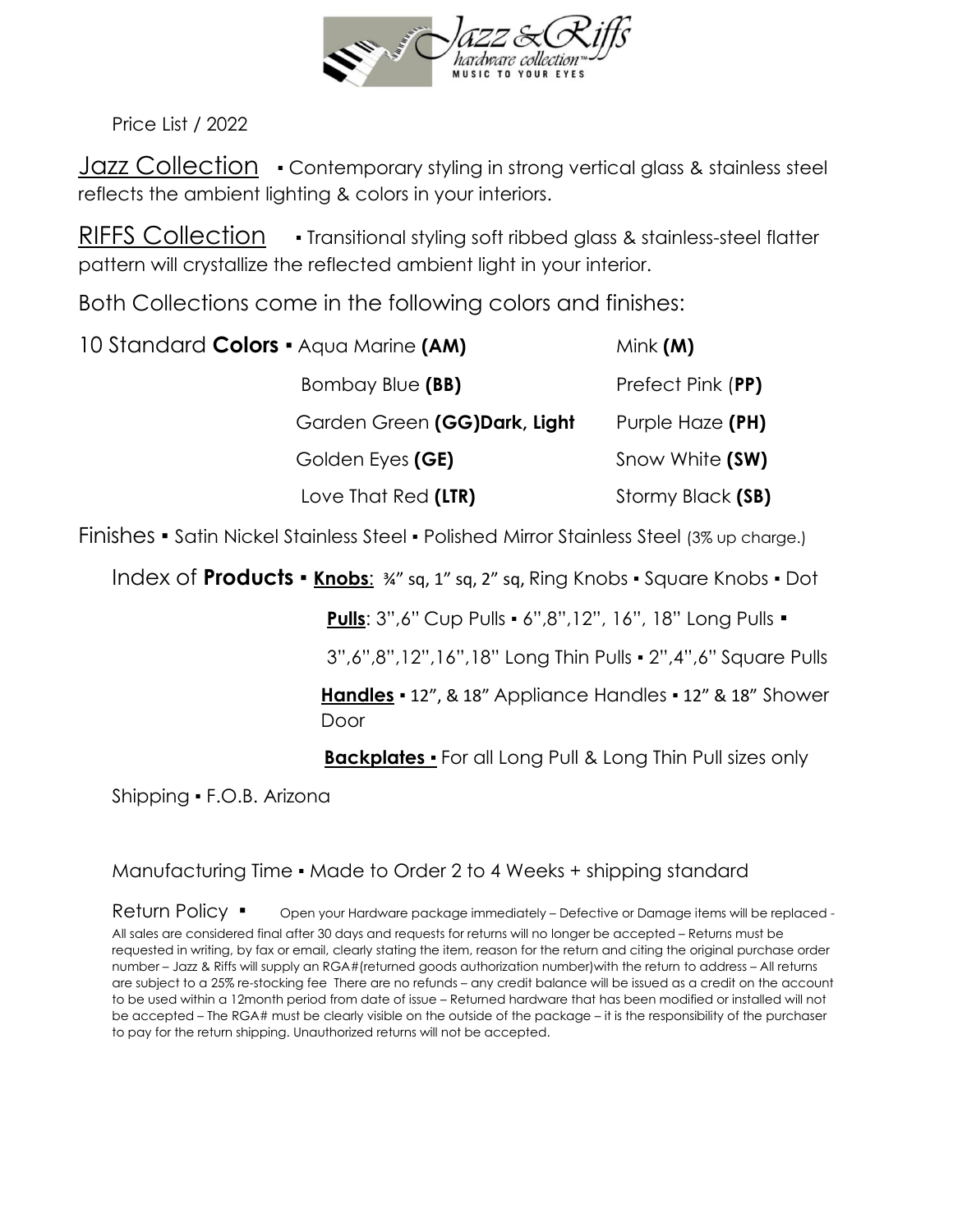

Knobs



| Jazz Ring Knob | $#$ JK $11$ | $\frac{3}{4}$ " x $\frac{3}{4}$ " x 2" | \$52.00 |
|----------------|-------------|----------------------------------------|---------|
|                |             | Satin Nickel finish only               |         |
|                |             |                                        |         |



| Riffs Square 1 | #RSQK 1 | 1"x1"x1.25"              | \$42.00 |
|----------------|---------|--------------------------|---------|
|                |         | Satin Nickel finish only |         |



| Jazz Square 1 | #JSQK 1 | $1" \times 1" \times 2"$ | \$52.00 |
|---------------|---------|--------------------------|---------|
|               |         | Satin Nickel finish only |         |



| Dot | $\#DSQK$ 1 $\#V \times 1$ " $\times$ 1.25 | \$42.00 |
|-----|-------------------------------------------|---------|
|     | Satin Nickel finish only                  |         |



| <b>M</b> | <b>Riffs Square</b> | #RSQP2 | $2" \times 2" \times 1.5"$ | \$146.00 |
|----------|---------------------|--------|----------------------------|----------|
|          | Jazz Square         | #JSQP2 | $2" \times 2" \times 2.5"$ | \$151.00 |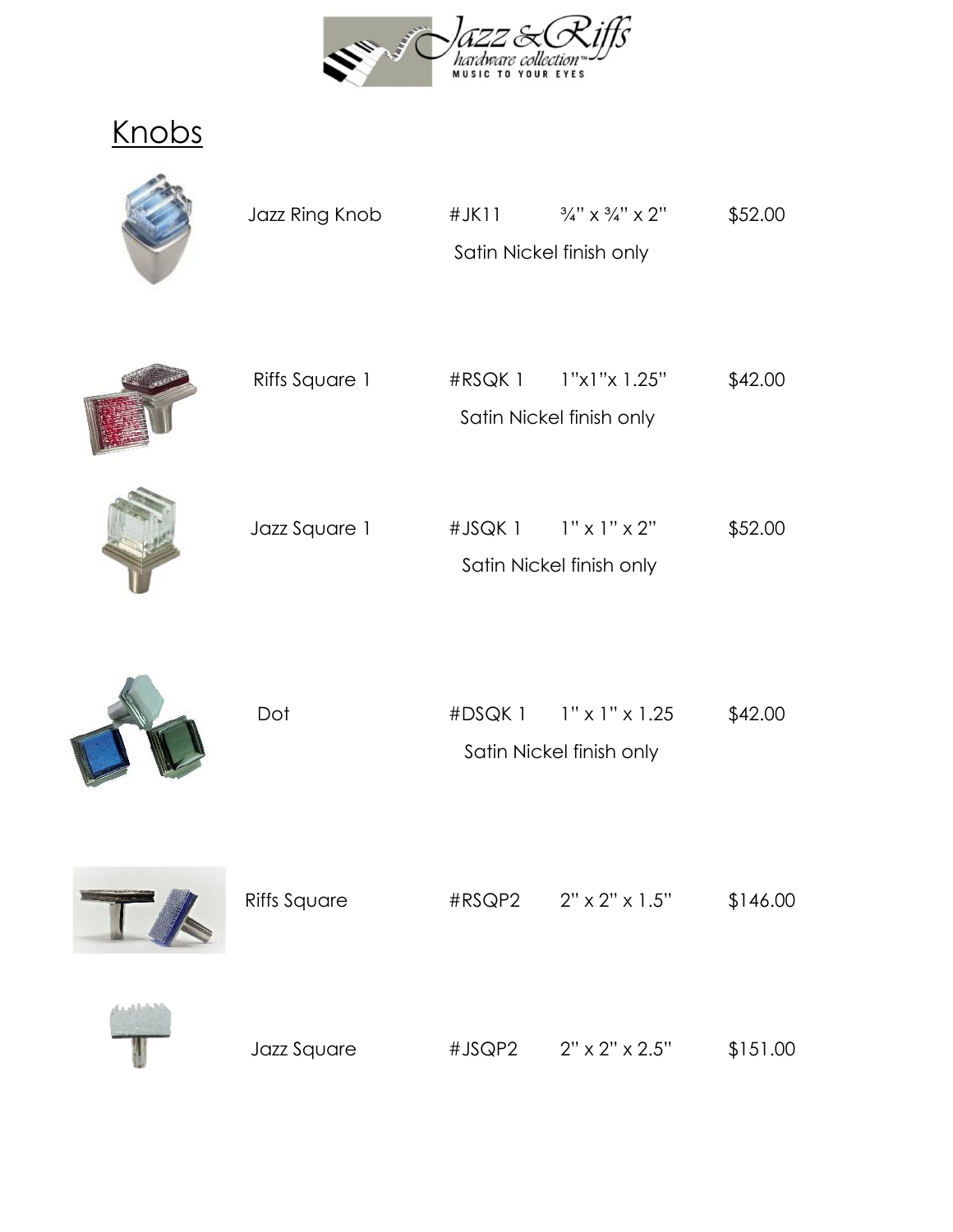

## Cup Pulls



| Jazz Cup Pull  | $#$ JCP 3  | $3" \times 1" \times 1.5"$            | \$52.00 |
|----------------|------------|---------------------------------------|---------|
|                |            | Center to screw to Center to screw 3" |         |
|                | # JCP $6$  | $6" \times 1" \times 1.5"$            | \$75.00 |
|                |            | Center to screw to Center to screw 5" |         |
| Riffs Cup Pull | $\#$ RCP 3 | $3" \times 1" \times 1.25"$           | \$51.00 |
|                |            | Center to screw to Center to screw 3" |         |
|                | $\#$ RCP 6 | $6" \times 1" \times 1.25$            | \$68.00 |
|                |            | Center to screw to Center to screw 5" |         |

#### Long Pulls

| Riffs Long Pull | #RP <sub>6</sub> | $6" \times 1" \times 1.25"$            | \$207.00 |
|-----------------|------------------|----------------------------------------|----------|
|                 |                  | Center to screw to Center to screw 5"  |          |
|                 | #RP 8            | $8" \times 1" \times 1.25"$            | \$214.00 |
|                 |                  | Center to screw To Center to screw 7"  |          |
|                 | #RP12            | $12" \times 1" \times 1.25"$           | \$222.00 |
|                 |                  | Center to screw to Center to screw 11" |          |
|                 | #RP 16           | $16" \times 1" \times 1.25"$           | \$230.00 |
|                 |                  | Center to screw To Center to screw 15" |          |
|                 | #RP 18           | $18" \times 1" \times 1.25"$           | \$241.00 |
|                 |                  | Center to screw To Center to screw 17" |          |

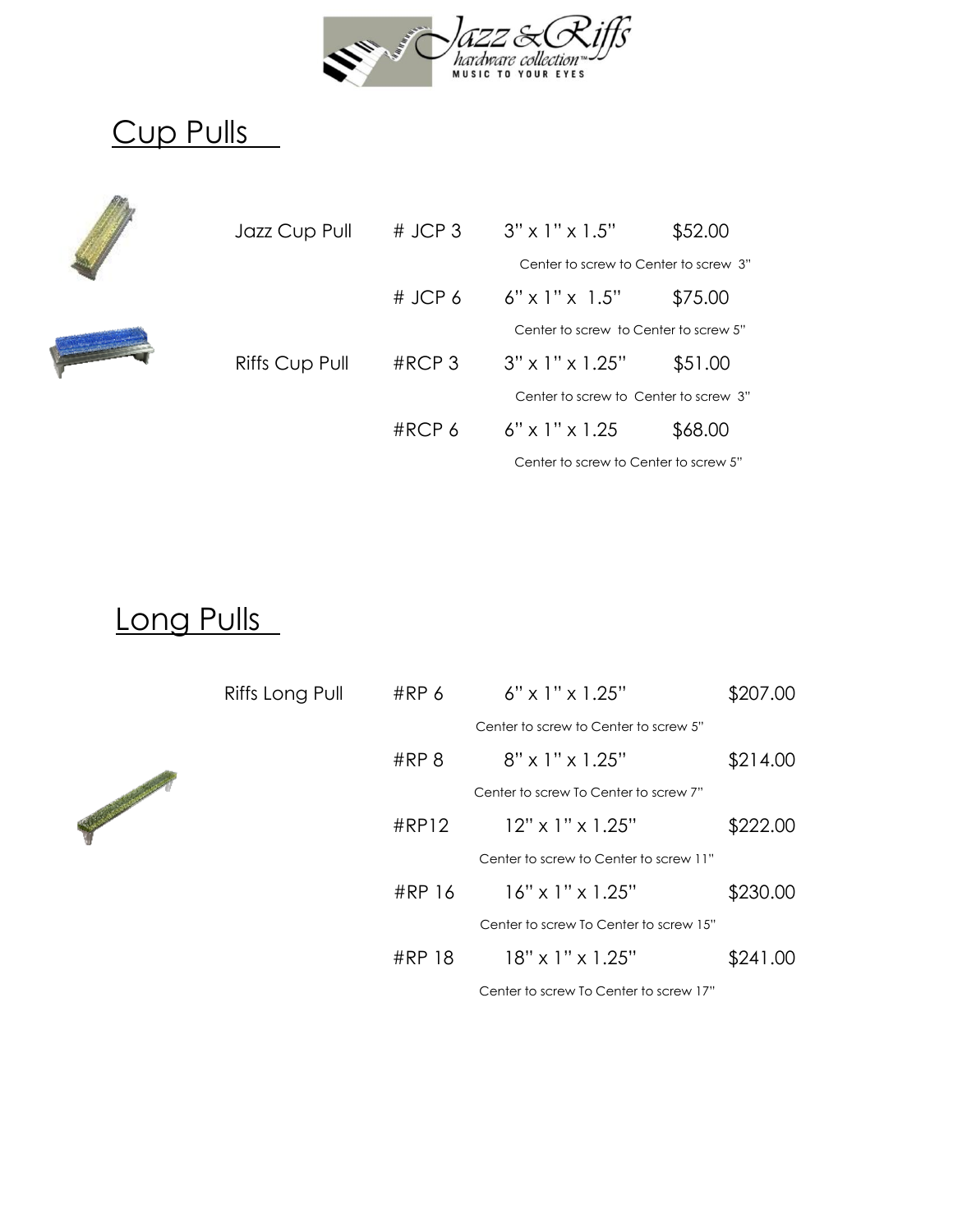

| Jazz Long Pull | #JP $6$ | $6" \times 1" \times 1.5"$             | \$217.00 |
|----------------|---------|----------------------------------------|----------|
|                |         | Center to Screw to Center to Screw 5"  |          |
|                | #JP 8   | $8" \times 1" \times 1.5"$             | \$231.00 |
|                |         | Center to Screw to Center Screw 7"     |          |
|                | #JP12   | $12" \times 1" \times 1.5"$            | \$245.00 |
|                |         | Center to Screw to Center Screw 11"    |          |
|                | #JP16   | $16" \times 1" \times 1.5"$            | \$261.00 |
|                |         | Center to Screw to Center Screw 15"    |          |
|                | #JP18   | $18" \times 1" \times 1.5"$            | \$282.00 |
|                |         | Center to Screw to Center to Screw 17" |          |

## Thin Long Pulls

Jazz Thin Pull



| #JTP $4$  | $4" \times 5/8" \times 1.75$           | \$87.00  |
|-----------|----------------------------------------|----------|
|           | Center to Screw to Center Screw 5"     |          |
| #JIP8     | $8" \times 5/8" \times 1.75$           | \$167.00 |
|           | Center to Screw to Center to Screw 7"  |          |
| #JTP $12$ | $12" \times 5/8" \times 1.75$          | \$182.00 |
|           | Center to Screw to Center to Screw 11" |          |
| #JTP $16$ | $16" \times 5/8" \times 1.75$          | \$244.00 |
|           | Center to Screw to Center to Screw15"  |          |
| $#JTP$ 18 | 18" x 5/8" x 1.75                      | \$256.00 |
|           | Center to Screw to Center to Screw 17" |          |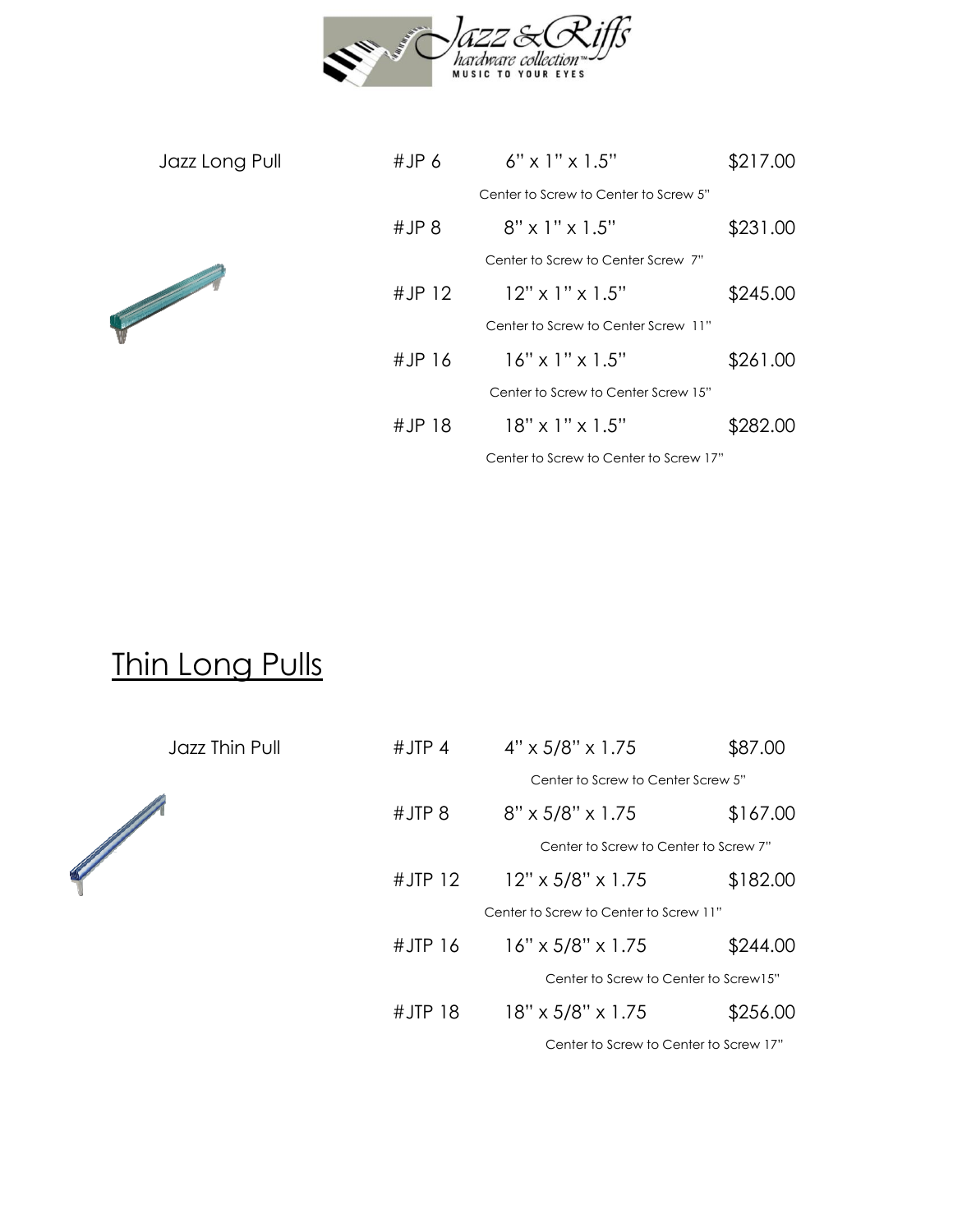

| Riffs Thin Pull | #RTP 4    | $4" \times 5/8" \times 1.25$           | \$80.00  |
|-----------------|-----------|----------------------------------------|----------|
|                 |           | Center to Screw to Center to screw 5"  |          |
|                 | #RTP 8    | 8" x 5/8" x 1.25                       | \$157.00 |
|                 |           | Center To Screw to Center to Screw 7"  |          |
|                 |           | # RTP 12 12" x 5/8" x 125              | \$165.00 |
|                 |           | Center to Screw to Center to Screw 11" |          |
|                 |           | #RTP 16 16" x 5/8" x 1.25              | \$217.00 |
|                 |           | Center to Screw to Center to Screw 15" |          |
|                 | $#RTP$ 18 | 18" x 5/8" x 1.25                      | \$229.00 |
|                 |           | Center to Screw to Center to Screw 17" |          |

## Square Pulls

| Jazz Square Pulls         | #JSP <sub>2</sub> | $2" \times 2" \times 2.5"$ | \$151.00 |
|---------------------------|-------------------|----------------------------|----------|
|                           | $#JSP$ 4          | $4" \times 4" \times 2.5$  | \$177.00 |
|                           | $#JSP$ 6          | $6" \times 6" \times 2.5$  | \$313.00 |
|                           |                   |                            |          |
| <b>Riffs Square Pulls</b> | #RSP <sub>2</sub> | $2" \times 2" \times 2.5"$ | \$146.00 |
|                           | $#RSP$ 4          | $4" \times 4" \times 2.5"$ | \$166.00 |
|                           | #RSP 6            | $6" \times 4" \times 2.5$  | \$209.00 |

## Appliance Handles

| Jazz Appliance Pull  | #JAP 12 $12" \times 1" \times 2"$     | \$512.00 |
|----------------------|---------------------------------------|----------|
|                      | #JAP 18 $18" \times 1" \times 2"$     | \$584.00 |
| Riffs Appliance Pull | #RAP $12$ $12" \times 1" \times 1.5"$ | \$379.00 |
|                      | #RAP 18 $18" \times 1" \times 1.5"$   | \$457.00 |